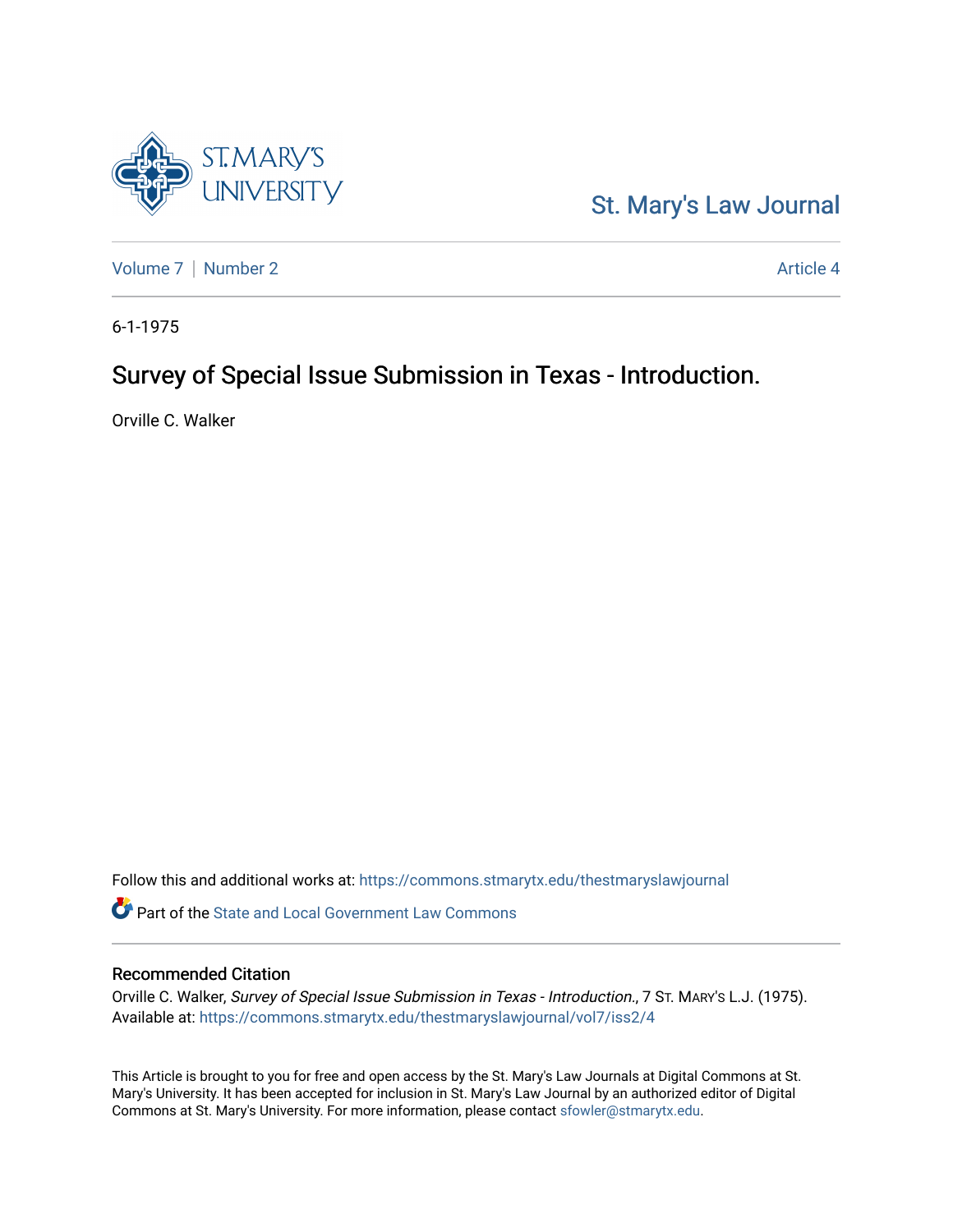## SURVEY OF SPECIAL ISSUE SUBMISSION IN TEXAS SINCE AMENDED RULE **277**

|                                                                                          | 345 |
|------------------------------------------------------------------------------------------|-----|
| SUBMISSION OF ISSUES <b>Manufacture</b> William E. Corcoran 347                          |     |
| <b>SUBMISSION OF EXPLANATORY</b><br>INSTRUCTIONS AND DEFINITIONS  Marianne Lipscombe 360 |     |
|                                                                                          |     |

#### **INTRODUCTION**

#### **ORVILLE C.** WALKER\*

The law of special issues in Texas has not enjoyed a placid history. In 1922 our supreme court held it was error for the trial court to intermingle In one question more than one specific act of negligence.' The wisdom of such a requirement was revisited in 1953 with the supreme court steadfastly adhering to the doctrine in negligence cases but allowing the trial court to have the option in non-negligence cases to submit special issues either specifically or broadly.<sup>2</sup> From that time on, the lower courts began to place all special issues under a microscope. The requirement of specificity of each act of negligence made it imperative that each item of defectiveness in an instrumentality be submitted separately even though there was involved only one act of negligence. The rule was scrupulously followed to untenable extremes. Reversals inevitably followed that were difficult to defend. The soundness of the rule that each act of negligence or defect be particularized came under attack. Ultimately, the supreme court decided that Rule 277 should be amended. Effective September 1, 1973, the new rule overruled countless cases. It condones broad special issues. The trial courts must now blaze a new trail in the submission of special issues.

The inquiry today is not so much what are the changes but rather the extent of the changes. The new rule now allows the trial judge the discretion "whether to submit separate questions with respect to each element of a case or to submit issues broadly."<sup>3</sup> It should be remembered that the old practice has not been abolished. The rule now states, "It shall not be objection-

**3.** TEx. R. Crv. P. **277.**

<sup>\*</sup> B.A., Howard Payne College; **J.D.,** University of Texas; Professor of Law, St. Mary's University.

<sup>1.</sup> Fox v. Dallas Hotel Co., **111** Tex. 461, 475-76, 240 S.W. 517, 522 (1922).

<sup>2.</sup> Roosth & Genecov Prod. Co. v. White, **152** Tex. **619, 627-28, 262** S.W.2d 99, 104 (1953).